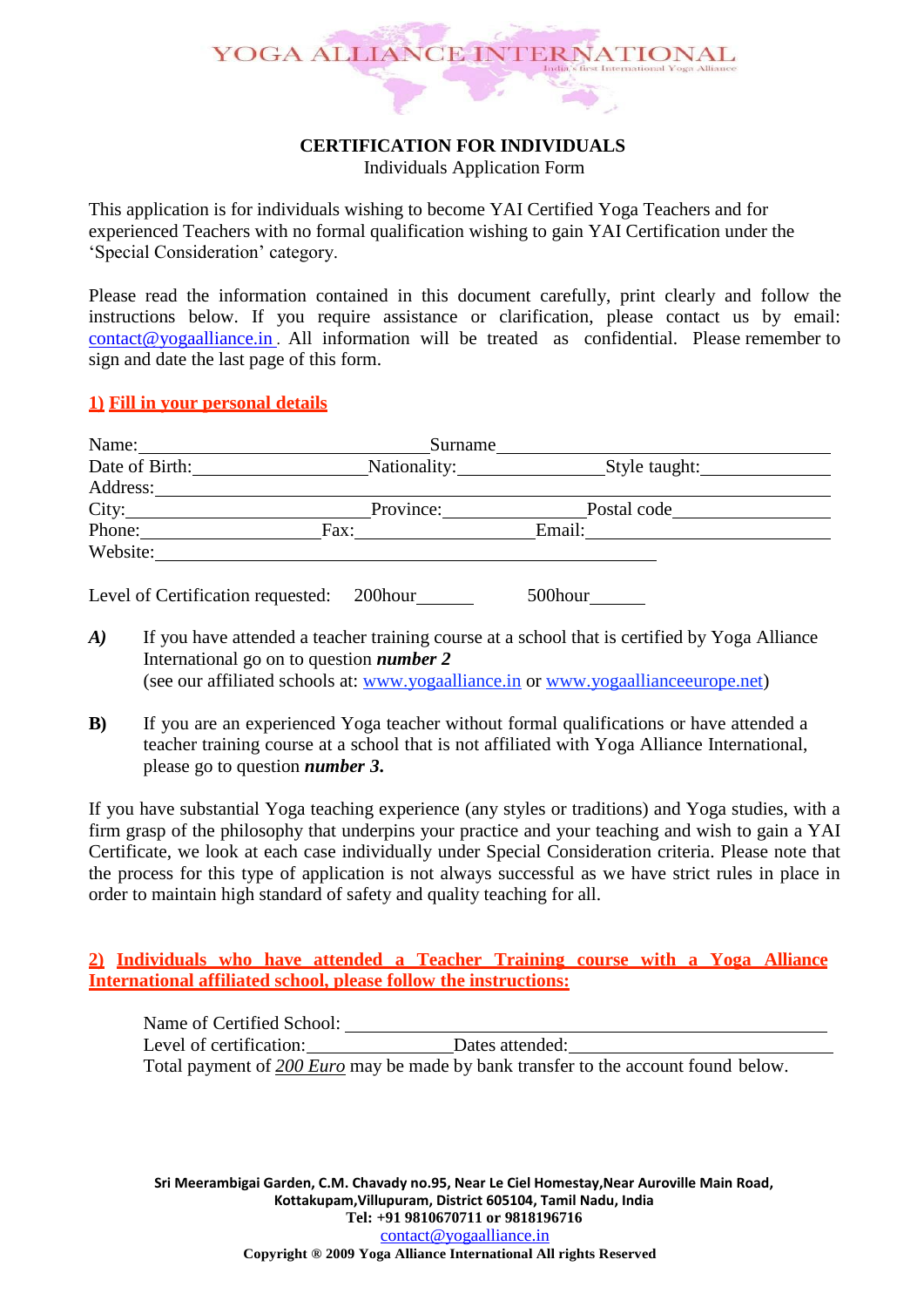

### **3) Individuals without formal qualifications and those who have attended a non-YAI school please fill out applicable answers:**

| Name of School:                  |                  |
|----------------------------------|------------------|
| Teacher Training course attended |                  |
| Dates attended:                  | School director: |
| Website & email of Schools:      |                  |
| Teaching Experience:             |                  |

Compulsory Documentation and fees

- Please send us your Yoga related CV and previous experience.
- Include a recommendation letter from your employer and/or Yoga Master.
- Submit a short account, (no more than 500 word essay) of your Yoga teaching experience and why teaching yoga and being YAI Certified is important to you. Include retreats, seminars and workshops attended.
- Provide Copy or detailed description of your Yoga syllabus and diplomas (if applicable)
- First pay a non-refundable fee of *100 Euro* for processing fees.
- Second, once you are notified that your documents have been reviewed by the panel and approved, you can send an additional *280 euro* fee for a life-time membership and certification by Yoga Alliance International.

All YAI Certificates are issued in India only after full payment has been received by YAI Bank in India. Payments are to be made directly to YAI, please see account information below:

**Bank Account details. SWIFT No: UCBAINBB001 Bombay Treasury Branch Account No: 0716647 Credit to: UCO Bank Account Number:90030110000571 Bank Account Name: Yoga Alliance International Sri Aurobindo Ashram, Under Branch Office Hauz Khas, New Delhi - 110 016**

## **CODE OF CONDUCT AND LEGAL ACCORD**

This code of conduct is a statement of acceptable ethical and professional behavior by which all certified schools agree to abide by. It is not intended to replace the ethics of any school but is to be a basis for yoga principles. As a Certified Yoga School, I agree to follow these ethical principles:

• Conduct myself in a professional and ethical manner.

• Recognize the limitations of my skills and realm of practice and when appropriate, refer students to a specialized instructor.

• Respect the privacy and personal rights of all students while supporting diverseness byrespecting students regardless of age, physical limitations, gender, ethnicity, sexual orientation or religion.

- Avoid words and actions that may be considered sexual harassment.
- Follow the traditional yoga principles as written in the Yamas and Niyamas.
- Follow all national and local laws that apply to my yoga teaching and business.
- Maintain a safe, comfortable, and clean environment for yoga practice.